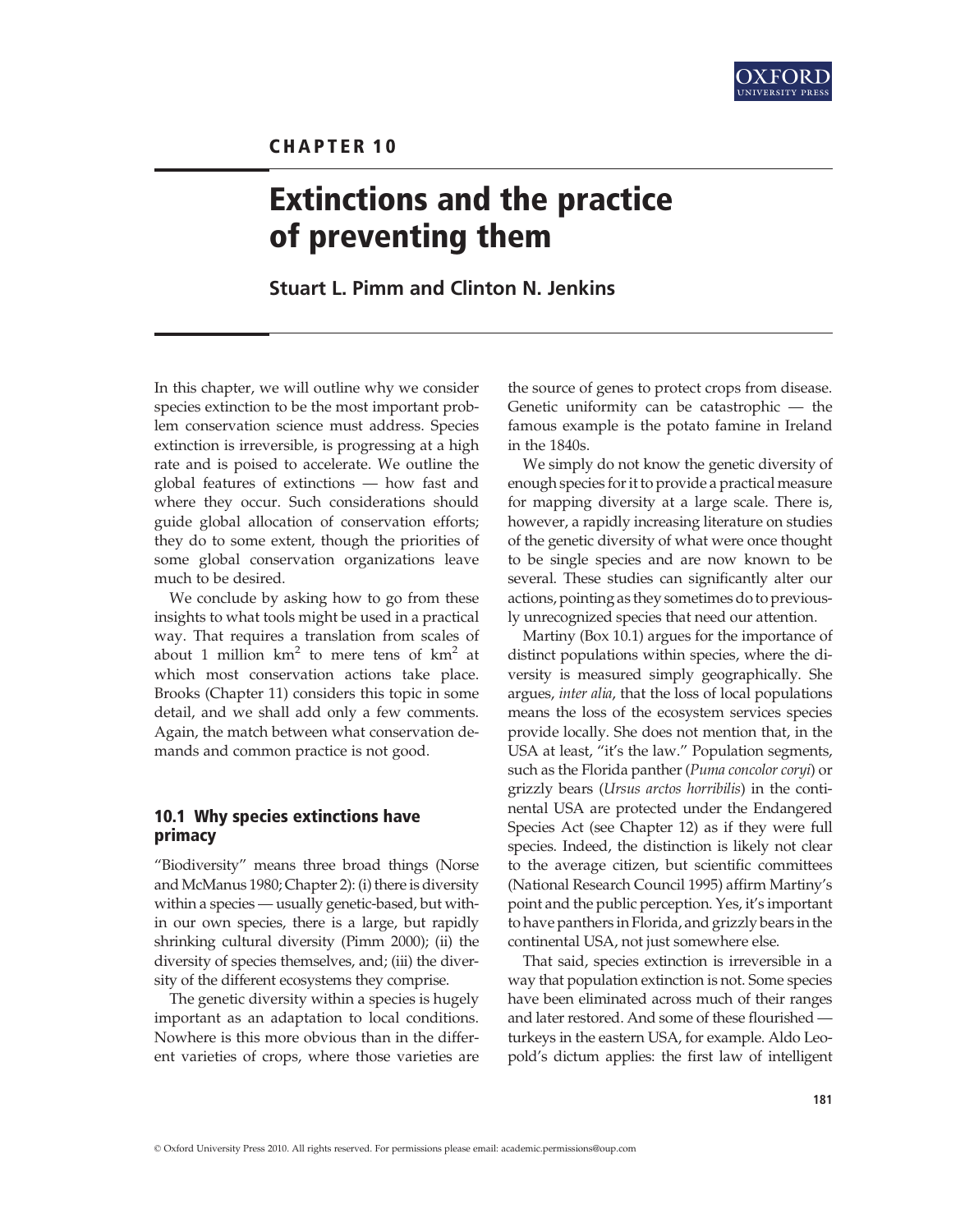#### Box 10.1 Population conservation Jennifer B. H. Martiny

Although much of the focus of biodiversity conservation concentrates on species extinctions, population diversity is a key component of biodiversity. Imagine, for instance, that no further species are allowed to go extinct but that every species is reduced to just a single population. The planet would be uninhabitable for human beings, because many of the benefits that biodiversity confers on humanity are delivered through populations rather than species. Furthermore, the focus on species extinctions obscures the extent of the biodiversity crisis, because population extinction rates are orders of magnitude higher than species extinction rates.

When comparing species versus population diversity, it is useful to define population diversity as the number of populations in an area. Delimiting the population units themselves is more difficult. Historically, populations can be defined both demographically (by abundance, distribution, and dynamics) and genetically (by the amount of genetic variation within versus between intraspecific groups). Luck et al. (2003) also propose that populations be defined for conservation purposes as "service‐providing units" to link population diversity explicitly to the ecosystem services that they provide.

The benefits of population diversity include all the reasons for saving species diversity and more (Hughes et al. 1998). In general, the greater the number of populations within a species, the more likely that a species will persist; thus, population diversity is directly linked to species conservation. Natural ecosystems are composed of populations of various species; as such systems are disrupted or destroyed, the benefits that those ecosystems provide are diminished. These benefits include aesthetic values, such as the firsthand experience of observing a bird species in the wild or hiking in an old growth forest. Similarly, many of the genetic benefits that biodiversity confers to humanity, such as the discovery and improvement of pharmaceuticals and agricultural crops, are closely linked to population diversity. For instance, genetically

uniform strains of the world's three major crops (rice, wheat, and maize) are widely planted; therefore, population diversity among wild crop relatives is a crucial source of genetic material to resist diseases and pests.

Perhaps the most valuable benefit of population diversity is the delivery of ecosystem services such as the purification of air and water, detoxification and decomposition of wastes, generation and maintenance of soil fertility, and the pollination of crops and natural vegetation (see Chapter 3). These services are typically provided by local biodiversity; for a region to receive these benefits, populations that carry out the ecosystem services need to exist nearby. For instance, native bee populations deliver valuable pollination services to agriculture but only to fields within a few kilometers of the populations' natural habitats (Kremen et al. 2002; Ricketts et al. 2004).

Estimates of population extinctions due to human activities, although uncertain, are much higher than species extinctions. Using a model of habitat loss that has previously been applied to species diversity, it is estimated that millions of populations are going extinct per year (Hughes et al. 1997). This rate is three orders of magnitude higher than that of species extinction. Studies on particular taxa confirm these trends; population extinctions are responsible for the range contractions of extant species of mammals and amphibians (Ceballos and Ehrlich 2002; Wake and Freedenberg 2008).

#### **REFERENCES**

- Ceballos, G. and Ehrlich, P. R. (2002). Mammal population losses and the extinction crisis. Science, <sup>296</sup>, 904–907.
- Hughes, J. B., Daily, G. C., and Ehrlich, P. R. (1997). Population diversity: Its extent and extinction. Science, <sup>278</sup>, 689–692.
- Hughes, J. B., Daily, G. C., and Ehrlich, P. R. (1998). Population diversity and why it matters. In P. H. Raven, ed. Nature and human society, pp. 71–83. National Academy Press, Washington, DC.

continues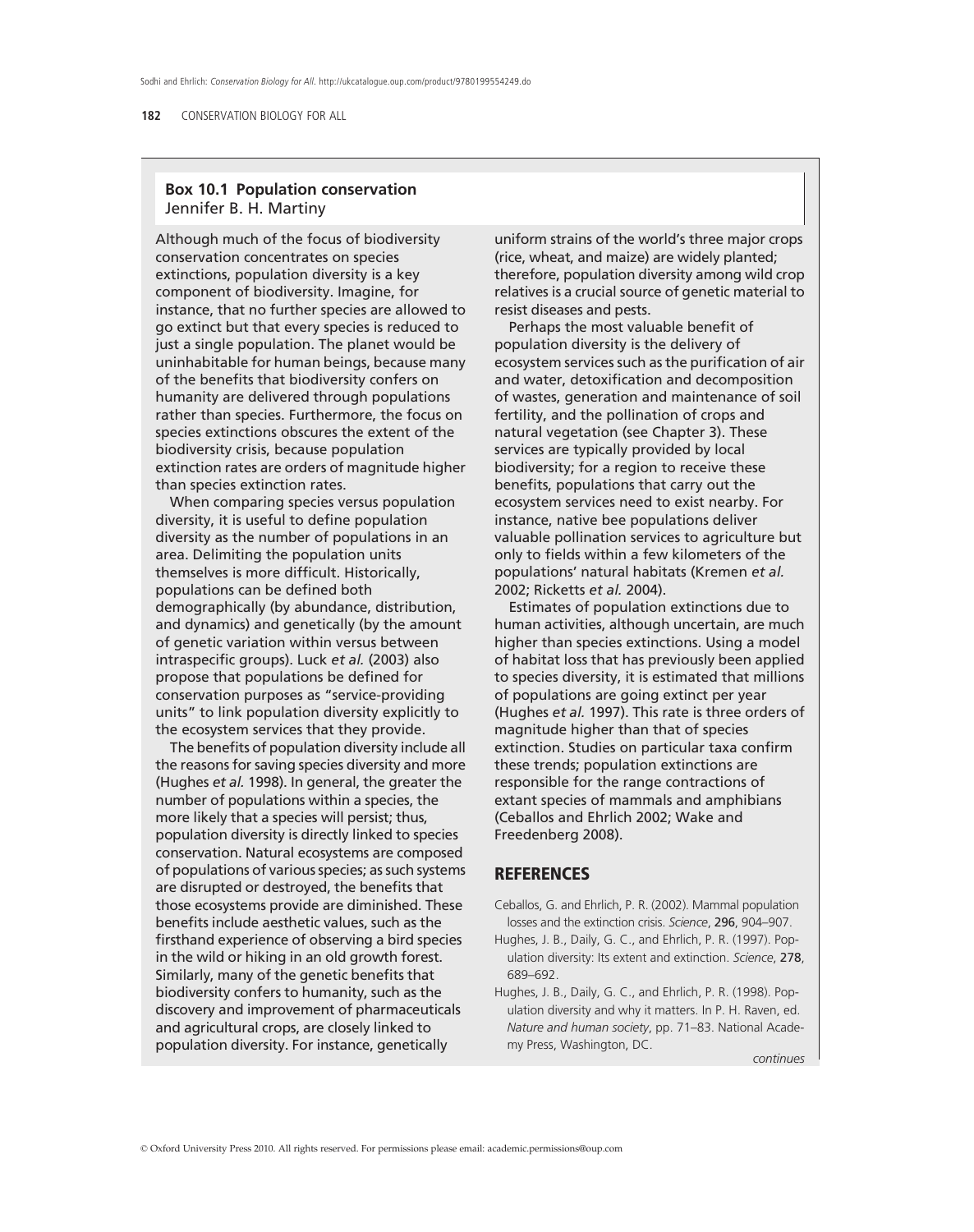**INIVERSITY PRESS** 

EXTINCTIONS AND THE PRACTICE OF PREVENTING THEM 183

#### Box 10.1 (Continued)

Kremen, C., Williams, N. M., and Thorp, R. W. (2002). Crop pollination from native bees at risk from agricultural intensification. Proceedings of<br>the National Academy of Sciences of the United States of America, **99**,<br>16812, 16816 16812–16816.

Luck, G. W., Daily, G. C., and Ehrlich, P. R. (2003). Population diversity and ecosystem services. Trends in Ecology and Evolution, <sup>18</sup>, 331–336.

tinkering is to keep every cog and wheel (Leopold 1993). So long as there is one population left, however bleak the landscapes from which it is missing, there is hope. Species extinction really is forever and, as we shall soon present, occurring at unprecedented rates.

There are also efforts to protect large-scale ecosystems for their intrinsic value. For example, in North America, the Wildlands Project has as one of its objectives connecting largely mountainous regions from Yellowstone National Park (roughly 42°N) to the northern Yukon territory (roughly 64°N)—areas almost 3000 km away (Soulé and Terborgh 1999). A comparably heroic program in Africa is organized by the Peace Parks Foundation (Hanks 2003). It has already succeeded in connecting some of the existing network of already large national parks in southern Africa particularly through transboundary agreements. These efforts proceed with little regard to whether they contain species at risk of extinction, but with the clear understanding that if one does maintain ecosystems at such scales then the species within them will do just fine. Indeed, for species that need very large areas to survive—wild dog and lion in Africa — such areas may hold the only hope for saving these species in the long-term.

# 10.2 How fast are species becoming

There are  $\sim$ 10 000 species of birds and we know their fate better than any other comparably sized Ricketts, T. H., Daily, G. C., Ehrlich, P. R., and Michener, C. D. (2004). Economic value of tropical forest to coffee production. Proceedings of the National Academy of Sciences of the United States of America, <sup>101</sup>, 12579–12582.

Wake, D. B. and Greenburg, V. T. (2008). Are we in the midst of the sixth mass extinction? A view from the world of amphibians. Proceedings of the National Academy of Sciences of the United States of America, 105, 11466–11473.

group of species. So we ask first: at what rate are birds becoming extinct? Then we ask: how similar are other less well-known taxa?

To estimate the rate of extinctions, we calculate the extinction rate as the number of extinctions per year per species or, to make the numbers more reasonable, per million species-years — MSY (Pimm et al. 1995; Pimm and Brooks 2000). With the exception of the past five mass extinction events, estimates from the fossil record suggest that across many taxa, an approximate background rate is one extinction per million speciesyears, (1 E/MSY) (Pimm et al. 1995). This means we should observe one extinction in any sample where the sum of all the years over all the species under consideration is one million. If we consider a million species, we should expect one extinction per year. Follow the fates of 10 000 bird species and we should observe just one extinction per 100 years.

#### 10.2.1 Pre-European extinctions

On continents, the first contact with modern humans likely occurred  $\sim$ 15 000 years ago in the Americas and earlier elsewhere — too far back to allow quantitative estimates of impacts on birds. The colonization of oceanic islands happened much more recently. Europeans were not the first trans-oceanic explorers. Many islands in the Pacific and Indian Oceans received their first human contact starting 5000 years ago and many only within the last two millennia (Steadman 1995; Gray et al. 2009).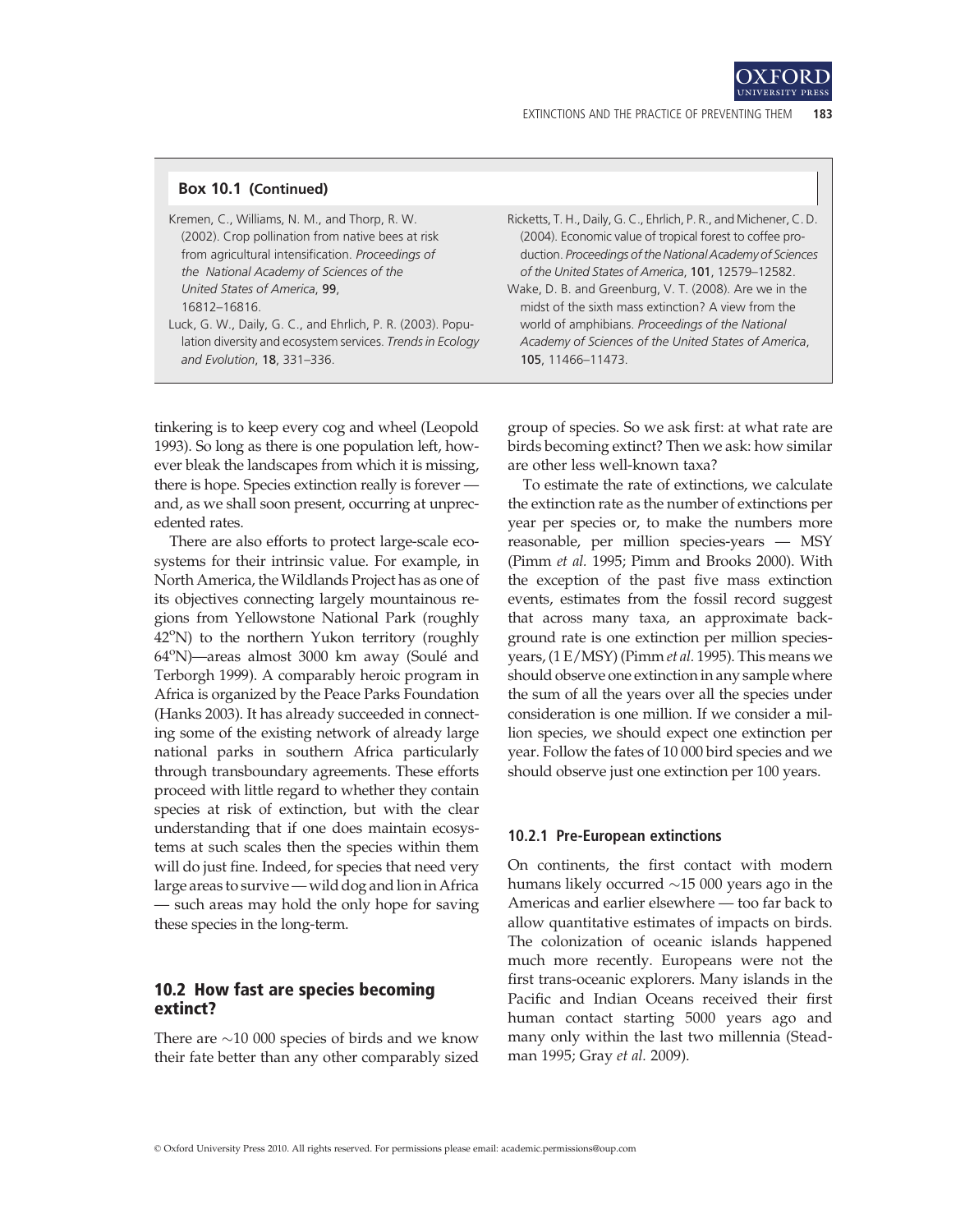Counting the species known to have and estimated to have succumbed to first contact suggests that between 70 and 90 endemic species were lost to human contact in the Hawaiian Islands alone, from an original terrestrial avifauna estimated to be 125 to 145 species (Pimm et al. 1994). Comparable numbers emerge from similar studies across the larger islands of the Polynesian expansion (Pimm et al. 1994). One can also recreate the likely species composition of Pacific islands given what we know about how large an island must be to support a species of (say) pigeon and the geographical span of islands that pigeons are known to have colonized. Curnutt and Pimm (2001) estimated that in addition to the  $\sim$ 200 terrestrial bird species taxonomists described from the Pacific islands from complete specimens,  $\sim$ 1000 species fell to first contact with the Polynesians.

Species on other oceanic islands are likely to have suffered similar fates within the last 1500 years. Madagascar lost 40% of its large mammals after first human contact, for example (Simons 1997). The Pacific extinctions alone suggest one extinction every few years and extinctions elsewhere would increase that rate. An extinction every year is a hundred times higher than background (100 E/MSY) and, as we will soon show, broadly comparable to rates in the last few centuries.

#### 10.2.2 Counting historical extinctions

Birdlife International produces the consensus list of extinct birds (BirdLife International 2000) and a regularly updated website (Birdlife International 2006). The data we now present come from Pimm et al. (2006) and website downloads from that year. In 2006, there were 154 extinct or presumed extinct species and 9975 bird species in total. The implied extinction rate is  $\sim$ 31 E/MSY — one divides the 154 extinctions by 506 years times the 9975 species ( $\sim$  5 million species-years) on the assumption that these are the bird extinctions since the year 1500, when European exploration began in earnest. (They exclude species known from fossils, thought to have gone before 1500.)

As Pimm et al. (2006) emphasize, the count of extinctions over a little more than 500 years has an unstated assumption that science has followed the fates of all the presently known species of bird over all these years. Scientific description though only began in the 1700s, increased through the 1800s, and continues to the present. Linnaeus described many species that survive to the present and the Alagoas curassow (Mitu mitu) that became extinct in the wild  $\sim$ 220 years later. By contrast, the po'o uli (Melamprosops phaeosoma), described in 1974, survived a mere 31 years after its description. If one sums all the years that a species has been known across all species, the total is only about 1.6 million species-years and the corresponding extinction rate is  $\sim 85$  E/MSY, that is, slightly less than one bird extinction per year. This still underestimates the true extinction rate for a variety of reasons (Pimm et al. 2006).

#### 10.2.3 Extinction estimates for the  $21<sup>st</sup>$  century

Birdlife International (2006) lists 1210 bird species in various classes of risk of extinction, that combined we call, "threatened," for simplicity. The most threatened class is "critically endangered." Birdlife International (2006) list 182 such species, including the 25 species thought likely to have gone extinct but for conservation actions. For many of these species there are doubts about their continued existence. For all of these species, expert opinion expects them to become extinct with a few decades without effective conservation to protect them. Were they to expire over the next 30 years, the extinction rate would be 5 species per year or 500 E/MSY. If the nearly 1300 threatened or data deficient species were to expire over the next century, the average extinction rate would exceed 1300 E/MSY. This is an order of magnitude increase over extinctions-to-date.

Such calculations suggest that species extinction rates will now increase rapidly. Does this make sense, especially given our suggestion that the major process up to now, the extinction on islands, might slow because those species sensitive to human impacts have already perished? Indeed, it does, precisely because of a rapid increase in extinction on continents where there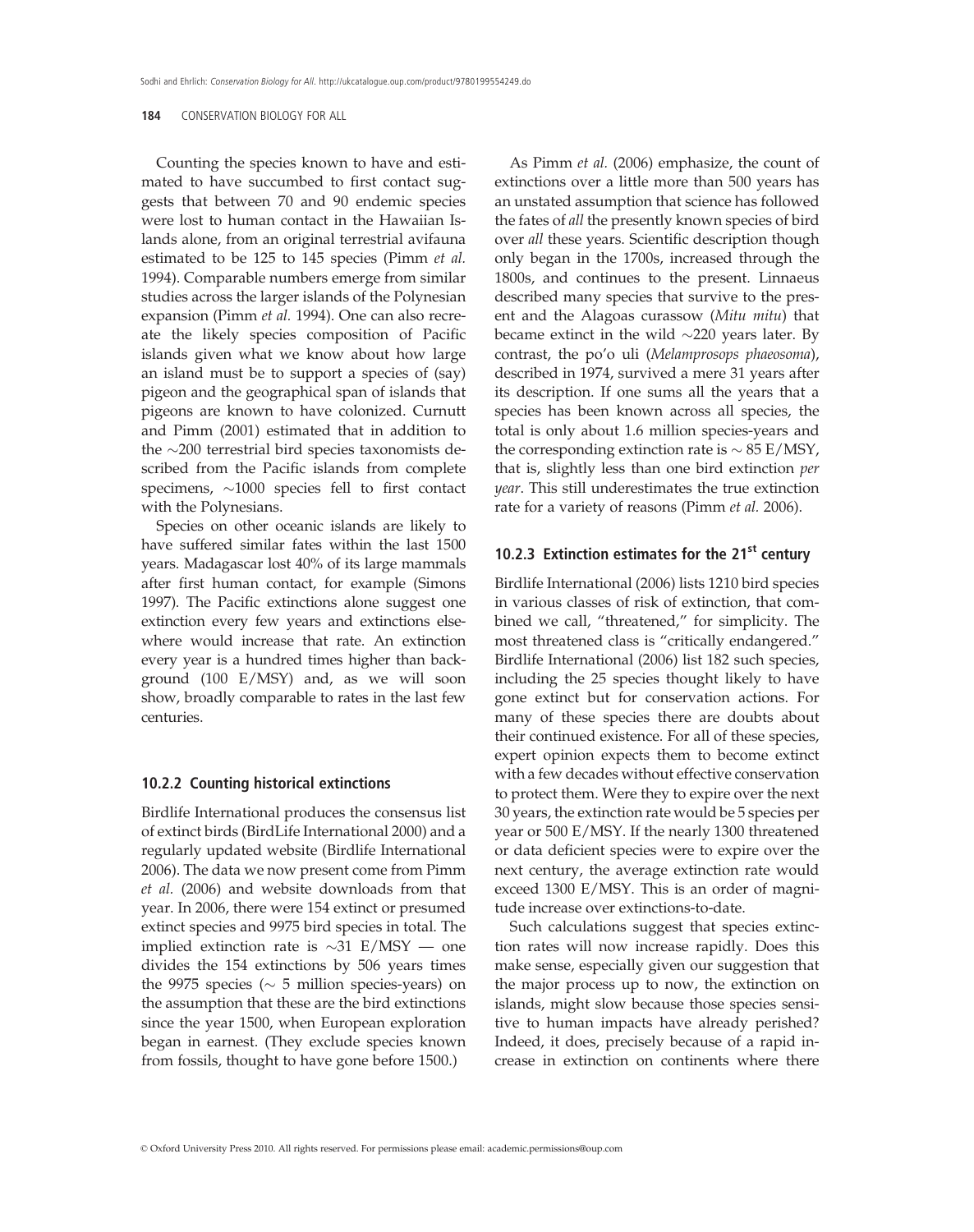

have been few recorded extinctions to date. To fully justify that, we must examine what we know about the global extinction process. First, however, we consider whether these results for birds seem applicable to other taxa.

#### 10.2.4 Other taxa: what we don't know may make a very large difference

Birds play an important part in this chapter because they are well-known and that allows a deeper understanding of the processes of extinction than is possible with other taxa (e.g. Pimm et al. 1993). That said, birds constitute only roughly one thousandth of all species. (Technically, of eukaryote species, that is excluding bacteria and viruses.) Almost certainly, what we know for birds greatly underestimates the numbers of extinctions of other taxa, both past and present, for a variety of reasons.

On a percentage basis, a smaller fraction of birds are presently deemed threatened than mammals, fish, and reptiles, according to IUCN's Redlist (www.iucnredlist.org), or amphibians (Stuart et al. 2004). For North America, birds are the second least threatened of 18 well-known groups (The Nature Conservancy 1996). Birds may also be intrinsically less vulnerable than other taxa because of their mobility, which often allows them to persist despite substantial habitat destruction. Other explanations are anthropogenic.

Because of the widespread and active interest in birds, the recent rates of bird extinctions are far lower than we might expect had they not received special protection (Pimm et al. 2006; Butchart et al. 2006). Millions are fond of birds, which are major ecotourism attractions (Chapter 3). Many presently endangered species survive entirely because of extraordinary and expensive measures to protect them.

The most serious concern is that while bird taxonomy is nearly complete, other taxa are far from being so well known. For flowering plants worldwide, 16% are deemed threatened among the  $\sim$ 300 000 already described taxonomically (Walter and Gillett 1998). Dirzo and Raven (2003) estimate that about 100 000 plant species remain to be described. First, the majority of these will likely already be rare, since a local distribution is one of the principal factors in their escaping detection so far. Second, they are also certainly likely to be deemed threatened with extinction since most new species, in addition to being rare, live in tropical forests that are rapidly shrinking. We justify these two assumptions shortly.

Suppose we take Dirzo and Raven's estimate at face value. Then one would add the roughly 48 000 threatened species to the 100 000 as-yet unknown, but likely also threatened species, for a total of 148 000 threatened species out of 400 000 plants — or 37% of all plants.

With Peter Raven, we have been exploring whether his and Dirzo's estimate is reasonable. It comes from what plant taxonomists think are the numbers as-yet unknown. It is a best guess and it proves hard to confirm. If it were roughly correct, we ought to see a decline in the numbers of species described each year — because fewer and fewer species are left undiscovered.

Consider birds again: Figure 10.1 shows the "discovery curve" — the number of species described per year. It has an initial spike with Linnaeus, then a severe drop (until Napoleone di Buonaparte was finally eliminated as a threat to world peace) and then a rapid expansion to about 1850. As one might expect, the numbers of new species then declined consistently, indicating that the supply of unknown species was drying up. That decline was not obvious, however, until a good half of all the species had been described (as shown by the graph of the cumulative number of species described.)

Interestingly, since 1950 there have been almost 300 new bird species added and the numbers per year have been more or less constant (Figure 10.1) Of these, about 10% were extinct when described, some found as only remains, others reassessments of older taxonomy. Of the rest, 27% are not endangered, 16% are near-threatened, 9% have insufficient data to classify, but 48% are threatened or already extinct. Simply, even for well-studied birds, there is a steady trickle of new species each year and most are threatened. Of course, we may never describe some bird species if their habitats are destroyed before scientists find them.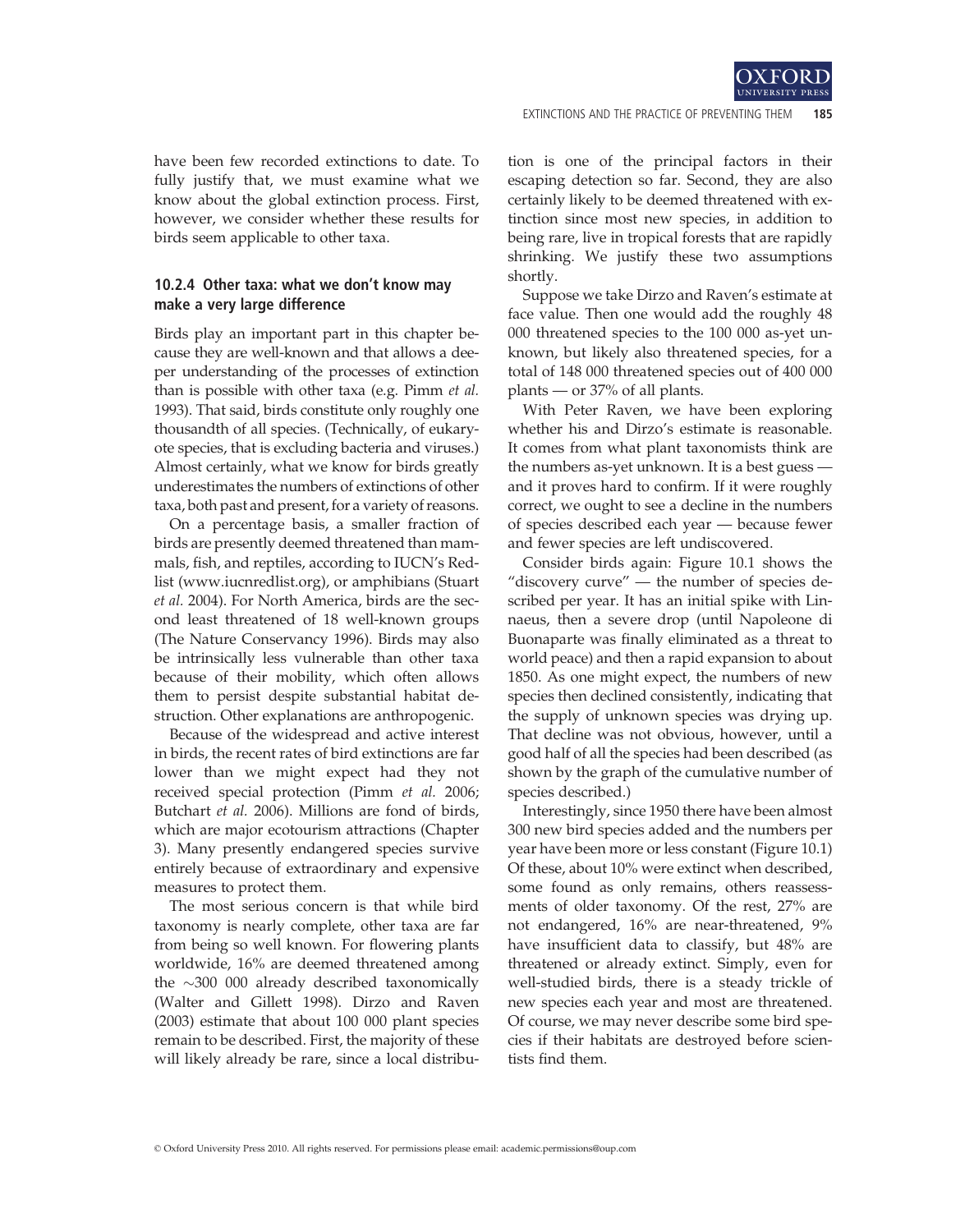

Figure 10.1 Number of bird species described per year and the cumulative number of known bird species. Data from Pimm et al. 2006.

Now consider the implications for plants: plant taxonomy has rapidly increased the number of known species since about 1960, when modern genetic techniques became available. For example, there are  $\sim$  30 000 species of orchids, but C. A. Luer (http://openlibrary.org/a/OL631100A) and other taxonomists have described nearly 800 species from Ecuador alone since 1995 — and there are likely similar numbers from other species-rich tropical countries! There is no decline in the numbers of new species — no peak in the discovery curve as there is for birds around 1850.

Might Dirzo and Raven have seriously underestimated the problem given that the half-way point for orchids might not yet have been reached? If orchids are typical, then there could be literally hundreds of thousands of species of as-yet unknown plants. By analogy to birds, most have tiny geographical ranges, live in places that are under immediate threat of habitat loss, and are in imminent danger of extinction. The final caveat for birds applies here, a fortiori. Many plants will never be described because human actions will destroy them (and their habitats) before taxonomists find them.

Well, Peter Raven (pers. comm., January 2009) argues that orchids might not be typical of other

plants being under-collected. They are a group for which international laws make their export difficult, while their biology means they are often not in flower when found and so must be propagated. All this demands that we estimate numbers of missing taxa generally and, whenever possible, where they are likely to be.

Ceballos and Ehrlich (2009) have recently examined these issues for mammals, a group thought to be well-known. In fact, taxonomists described more than 400 mammal species since 1993 —  $\sim$ 10% of the total. Most of these new species live in areas where habitats are being destroyed and over half have small geographical ranges. As we show below, the combination of these two powerful factors predicts the numbers of species on the verge of extinction.

#### 10.3 Which species become extinct?

10.3 Which species become extinct? Of the bird extinctions discussed, more than 90% have been on islands. Comparably large percentages of extinctions of mammals, reptiles, land snails, and flowering plants have been on islands too. So, will the practice of preventing extinction simply be a matter of protecting insular forms?

The answer is an emphatic "no" because the single most powerful predictor of past and likely future extinctions is the more general "rarity" not island living itself. Island species are rare because island life restricts their range. Continental species of an equivalent level of rarity — very small geographical ranges — may not have suffered extinction yet, but they are disproportionately threatened with extinction. Quite against expectation, island species (and those that live in montane areas) are less likely to be threatened at range sizes smaller than  $100\,000\,\mathrm{km}^2$  (Figure 10.2).

Certainly, species on islands may be susceptible to introduced predators and other enemies, but they (and montane species) have an offsetting advantage. They tend to be much more abundant locally than species with comparable range sizes living on continents.

Local rarity is a powerful predictor of threat in its own right. While species with large ranges tend to be locally common, there are obvious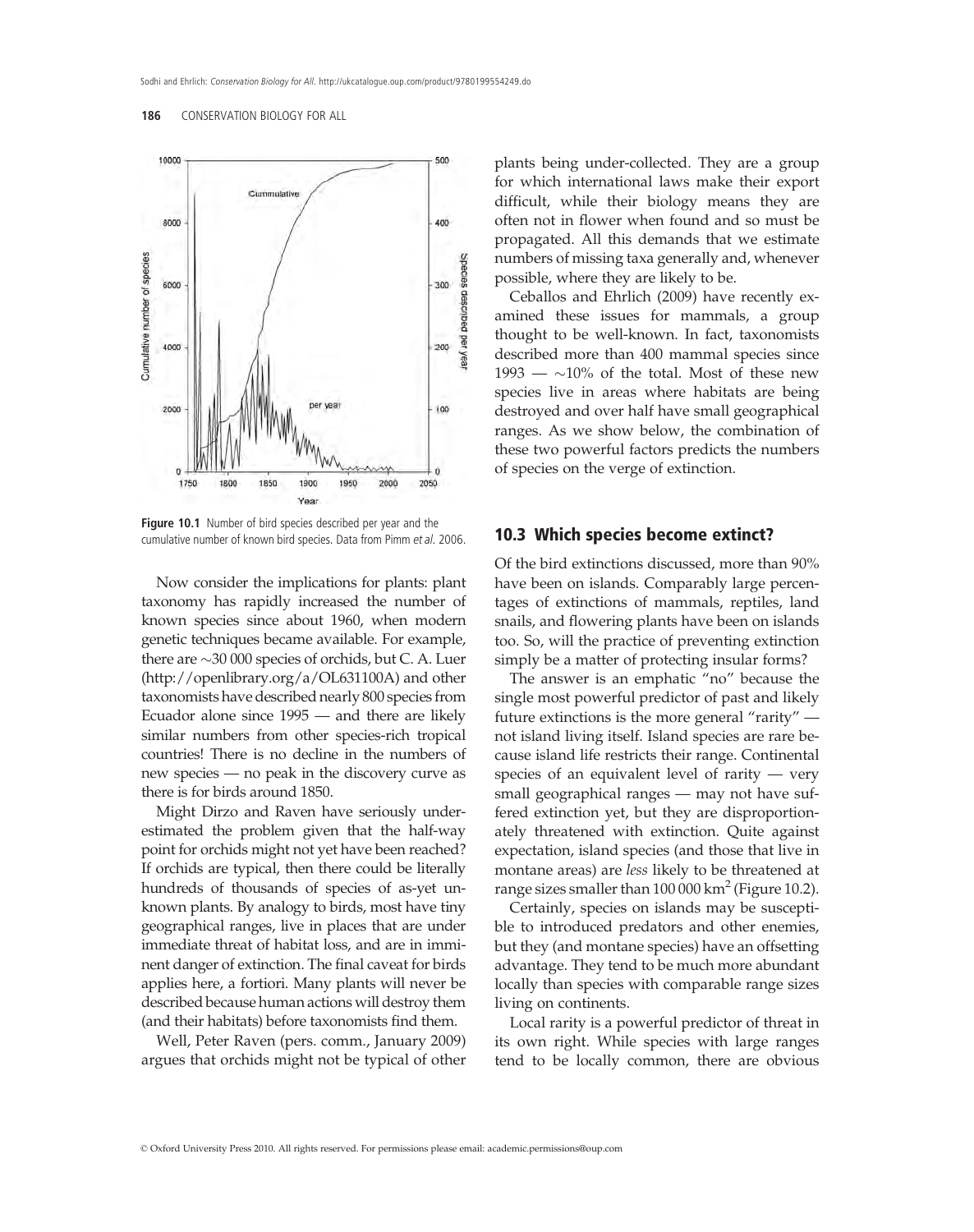



Figure 10.2 The proportion of bird species in the Americas that are threatened declines as the size of a species' geographical range increases. While more than 90% of all extinctions have been on islands, for ranges less than 100 000  $\text{km}^2$ , island species are presently *less* likely to be threatened with future extinction. Simplified from Manne et al. (1998) threatened with future extinction. Simplified from Manne et al. (1999).

exceptions—large carnivores, for example. Such species are at high risk. Manne and Pimm (2001) and Purvis et al. (2000) provide statistical analyses of birds and mammals, respectively, that expand on these issues. None of this is in any way surprising. Low total population size, whether because of small range, local rarity or both, exacerbated in fragmented populations and in those populations that fluctuate greatly from year-to-year (Pimm et al. 1988), likely brings populations to the very low numbers from which they cannot recover.

Given this importance of range size and local abundance, we now turn to the geography of species extinction.

# 10.4.1 The laws of biodiversity

There are at least seven "laws" to describe the geographical patterns of where species occur. By "law," we mean a general, widespread pattern, that is, one found across many groups of species and many regions of the world. Recall that Wallace (1855) described the general patterns of evolution in his famous "Sarawak Law" paper. (He would uncover natural selection, as the mechanism behind those laws, a few years later, independently of Darwin.) Wallace reviews the empirical patterns and then concludes:

LAW 1. 'the following law may be deduced from these [preceding] facts: — Every species has come into existence coincident both in space and time with a preexisting closely allied species'.



Figure 10.3 Cumulative numbers of species with increasing size of geographical range size (in km<sup>2</sup>) for amphibians (worldwide; right hand scale), and mammals and three groups of bird species (for North and South America; left hand scale). Note that area is plotted on a log scale.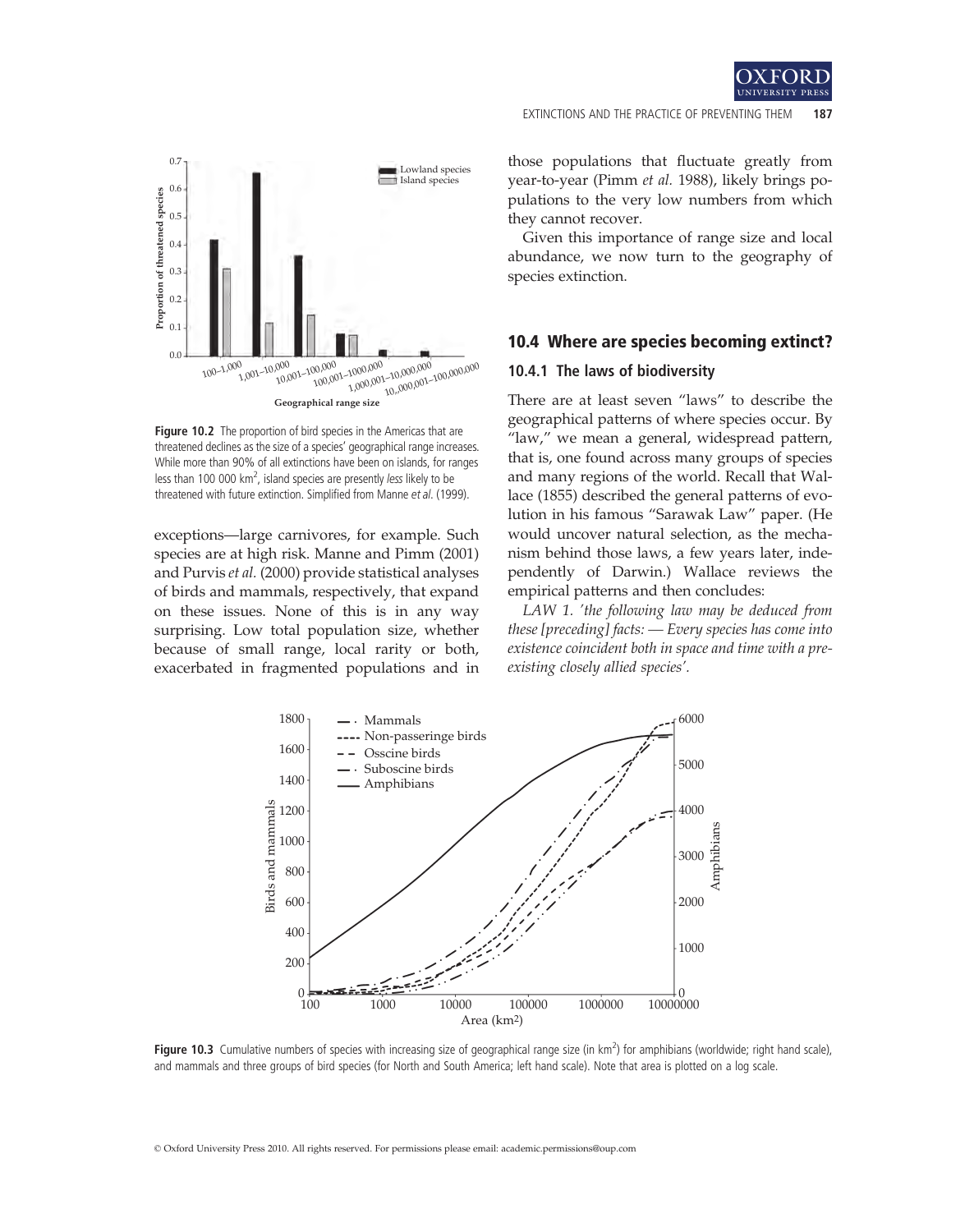#### There are other generalities, too.

LAW 2. Most species' ranges are very small; few are very large.

Figure 10.3 shows cumulative distributions of range sizes for amphibians (worldwide) and for the mammals and three long-isolated lineages of birds in the Americas. The ranges are highly skewed. Certainly there are species with very large ranges — some greater than 10 million km2 , for example. Range size is so strongly skewed, however, that (for example) over half of all amphibian species have ranges smaller than  $\sim$ 6000 km<sup>2</sup>. The comparable medians for the

other taxa range from  $\sim$ 240 000 km<sup>2</sup> (mammals) to  $\sim$ 570 000 km<sup>2</sup> (non-passerine birds).

LAW 3. Species with small ranges are locally scarce. There is a well-established relationship across many geographical scales and groups of species that links a species' range to its local abundance (Brown 1984). The largest-scale study is that of Manne and Pimm (2001) who used data on bird species across South America (Parker et al. 1996). The latter use an informal, if familiar method to estimate local abundances. A species is "common" if one is nearly guaranteed to see it in a day's fieldwork, then "fairly common," "uncommon"



Figure 10.4 Numbers of sub-oscine and oscine passerine birds, showing all species (at left) and those with geographical ranges smaller than the median.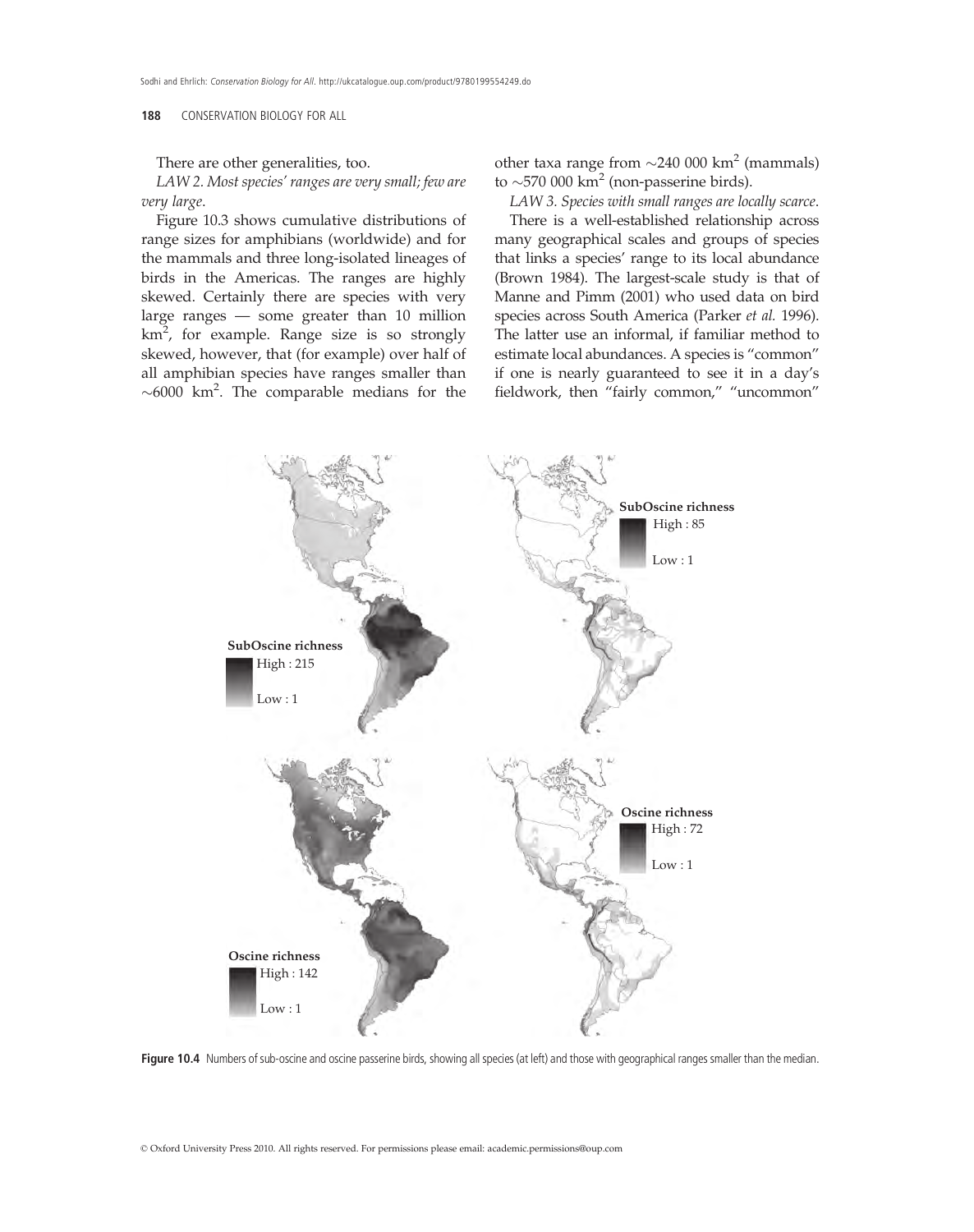down to "rare" — meaning it likely takes several days of fieldwork to find one even in the appropriate habitat. Almost all bird species with ranges greater than 10 million  $km^2$  are "common," while nearly a third of species with ranges of less than 10 000 km2 are "rare" and very few are "common."

LAW 4. The number of species found in an area of given size varies greatly and according to some common factors.

Figure 10.4 shows the numbers of all species (left hand side) and of those species with smaller than the median geographic range (right hand side) for sub-oscine passerine birds (which evolved in South America when it was geographically isolated) and oscine passerines (which evolved elsewhere.) Several broad factors are apparent, of which three seem essential (Pimm and Brown 2004).

#### Geological history

The long geographical isolation of South America that ended roughly 3 million years ago allowed suboscine passerines to move into North America across the newly formed Isthmus of Panama. The suboscines, nonetheless, have not extensively colonized North America and there are no small ranged suboscines north of Mexico.

#### Ecosystem type

Forests hold more species than do drier or colder habitats, even when other things (latitude, for example) are taken into consideration. Thus, eastern North American deciduous forests hold more species than the grasslands to their west, while the tropical forests of the Amazon and the southeast Atlantic coast of South America have more species than in the drier, cerrado habitats that separate them.

#### Geographical constraints

Extremes, such as high latitudes have fewer species, but interestingly — if less obvious — so too do peninsulas such as Baja California and Florida. Colwell et al. (2004) show there must be geographical constraints — by chance alone, there will be more species in the middle than at the extremes, given the observed distribution of geographical range sizes.

LAW 5. Species with small ranges are often geographically concentrated and ...

LAW  $6...$  those concentrations are generally not where the greatest numbers of species are found. They are, however, often in the same general places in taxa with different origins.

Since the results on species extinction tell us that the most vulnerable species are those with small geographical ranges, we should explore where such species occur. The simplest expectation is that they will simply mirror the pattern of all species. That is, where there are more species, there will be more large-ranged, medium-ranged, and small-ranged species. Reality is strikingly different (Curnutt et al. 1994; Prendergast et al. 1994)!

Figure 10.4 shows that against the patterns for all species, small-ranged species are geographically concentrated, and not merely mirrored. Moreover, the concentrations of small-ranged species are, generally, not where the greatest numbers of species are. Even more intriguing, as Figure 10.4 also shows, is that the concentrations are in similar places for the two taxa despite their very different evolutionary origins. Maps of amphibians (Pimm and Jenkins 2005) and mammals (unpublished data) show these patterns to be general ones. At much coarser spatial resolution, they mirror the patterns for plants (Myers et al. 2000).

These similarities suggest common processes generate small-ranged species that are different from species as a whole.

#### Island effects

Likely it is that islands — real ones surrounded by water and "montane" islands of high elevation habitat surrounded by lowlands — provide the isolation needed for species formation. Figure 10.4 shows that it is just such places where small-ranged species are found.

#### Glaciation history

This is not a complete explanation, for some mountains — obviously those in the western USA and Canada — do not generate unusual numbers of small ranged species. Or perhaps they once did and those species were removed by intermittent glaciation.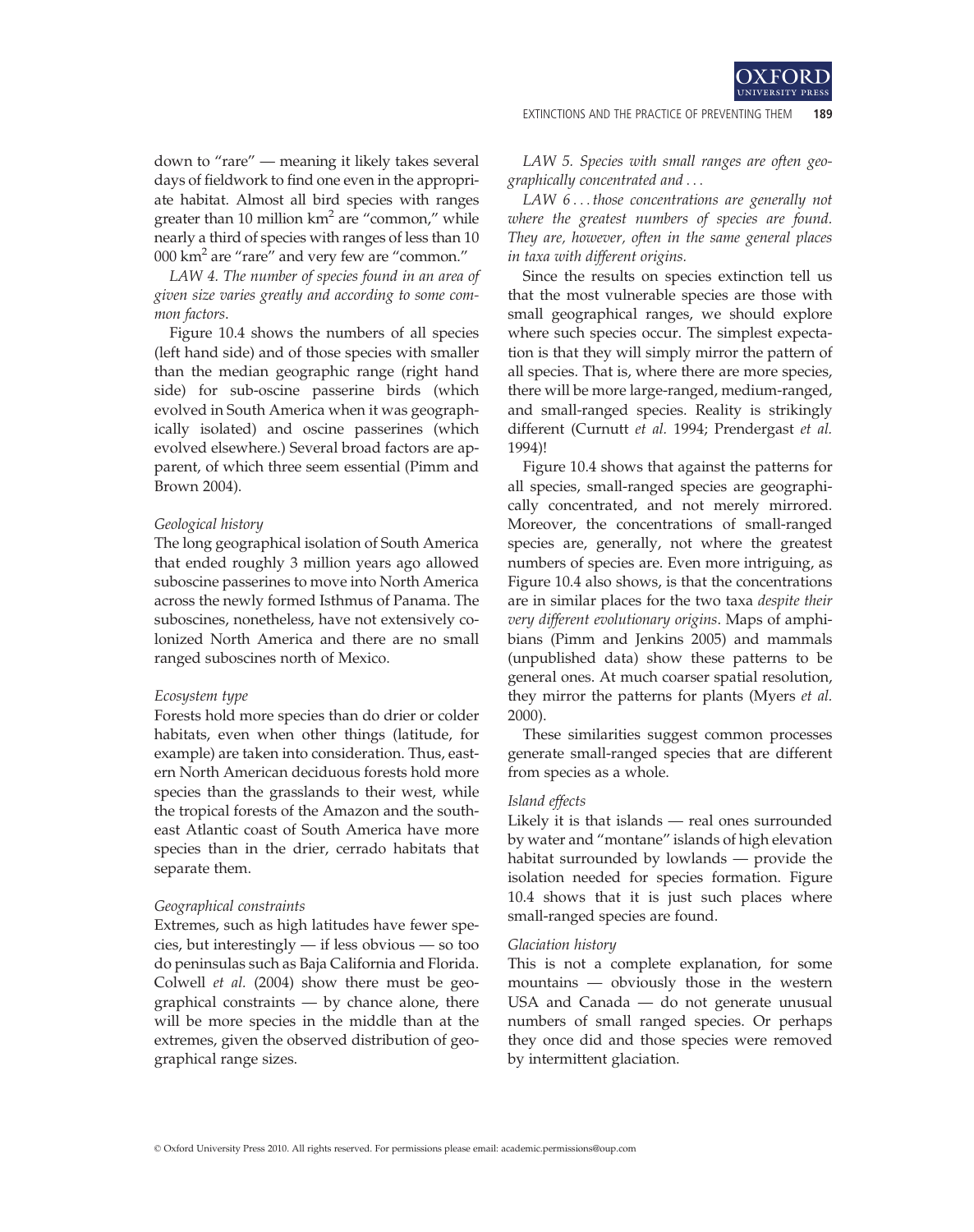Finally, there are simply anomalies: the Appalachian mountains of the eastern USA generate concentrations of small-ranged salamander species, but not birds or mammals. The mountains of western North America generate concentrations of small-ranged mammals but not birds.

#### 10.4.2 Important consequences

Several interesting consequences emerge.

· The species at greatest risk of extinction are concentrated geographically and, broadly, such species in different taxa are concentrated into the same places. As argued previously, similar processes may create similar patterns across different taxa. This is of huge practical significance for it means that conservation efforts can be concentrated in these special places. Moreover, priorities set for one taxonomic group may be sensible for some others, at least at this geographical scale.

· A second consequence of these laws is far more problematical. Europe and North America have highly distorted selections of species. While most species have small ranges and are rare within them, these two continents have few species, very few species indeed with small ranges, and those ranges are not geographically concentrated. Any conservation priorities based on European and North American experiences are likely to be poor choices when it comes to preventing extinctions, a point to which we shall return.

#### 10.4.3 Myers' Hotspots

By design, we have taken a mechanistic approach to draw a conclusion that extinctions will concentrate where there are many species with small ranges — other things being equal. Other things are not equal of course and the other important driver is human impact.

Figure 10.5 shows the distribution of threatened species of birds in The Americas. The concentration is in the eastern coast of South America, a place that certainly houses many species with small geographical ranges, but far from being the only place with such concentrations. What



Figure 10.5 The number of species of birds threatened with extinction in the Americas.

makes this region so unfortunately special is the exceptional high levels of habitat destruction.

Myers approached these topics from a "top down" perspective, identifying 10 and later 25 areas with more than 1000 endemic plants (Myers 1988, 1990; Myers et al. 2000). There are important similarities in the map of these areas (Figure 10.6) to the maps of Figure 10.4 (which only consider the Americas.) Central America, the Andes, the Caribbean, and the Atlantic Coast forests of South America stand out in both maps. California and the cerrado of Brazil (drier, inland forest) are important for plants, but not birds.

Myers added the second — and vital criterion — that these regions have less than 30% of their natural vegetation remaining. Myers' idea is a very powerful one. It creates the "number of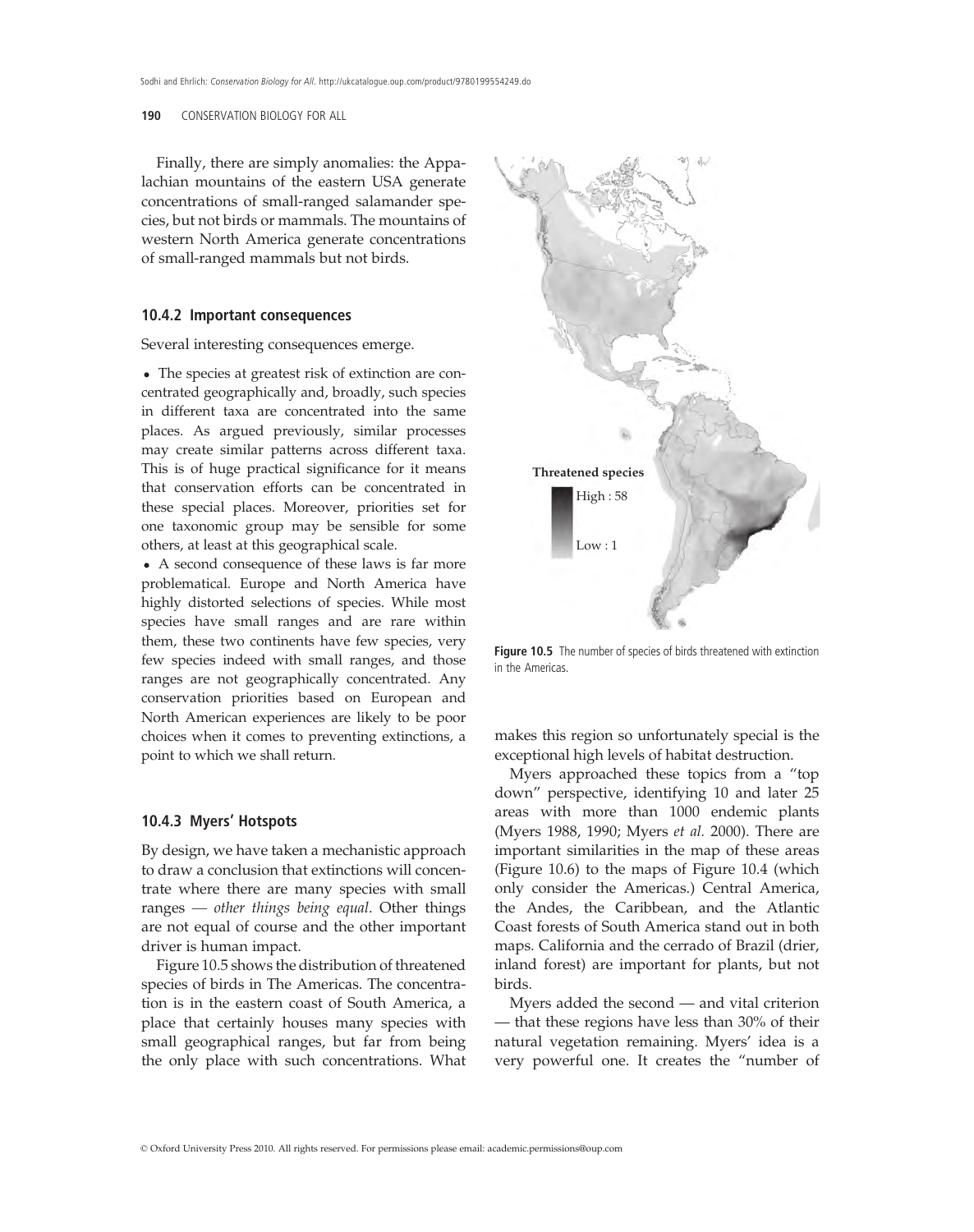



Figure 10.6 The 25 hotspots as defined by Myers et al. 2000 (in black). The map projection is by Buckminster Fuller (who called it Dymaxion). It has no "right way" up and neither does the planet, of course.

small ranged species times habitat loss equals extinction" idea with another key and surprising insight. What surprises is that there are few examples of concentrations of small-ranged species that do not also meet the criterion of having lost 70% of more of their natural habitat. The island of New Guinea is an exception. Hotspots have disproportionate human impact measured in other ways besides their habitat loss. Cincotta et al. (2000) show that hotspots have generally higher human population densities and that almost all of them have annual population growth rates that are higher (average  $= 1.6\%$  per annum) than the global average  $(1.3)$  per annum).

#### 10.4.4 Oceanic biodiversity

Concerns about the oceans are usually expressed in terms of over-exploitation of relatively widespread, large-bodied and so relatively rare species (Chapter 6)—such as Steller's sea cow (Hydrodamalis gigas) and various whale populations. That said, given what we know about extinctions on the land, where else would we look for extinctions in the oceans?

As for the land, oceanic inventories are likely very incomplete. For example, there are more than 500 species of the lovely and medically important genus of marine snail, Conus. Of the 316 species of Conus from the Indo-Pacific region, Röckel et al. (1995) find that nearly 14% were described in the 20 years before their publication. There is no suggestion in the discovery curve that the rate of description is declining.

The first step would be to ask whether the laws we present apply to the oceans. We can do so using the data that Roberts et al. (2002) present geographically on species of lobster, fish, molluscs, and corals. Figure 10.7 shows the size of their geographical ranges, along with the comparable data for birds. Expressed as the cumulative percentages of species with given range sizes, (not total numbers of species as Figure 10.3), the scaling relationships are remarkably similar. For all but corals, the data show that a substantial fraction of marine species have very small geographical ranges. The spatial resolution of these data is coarse — about 1 degree latitude/ longitude or  $\sim$ 10 000 km<sup>2</sup> — and likely overestimates actual ranges. Many of the species depend on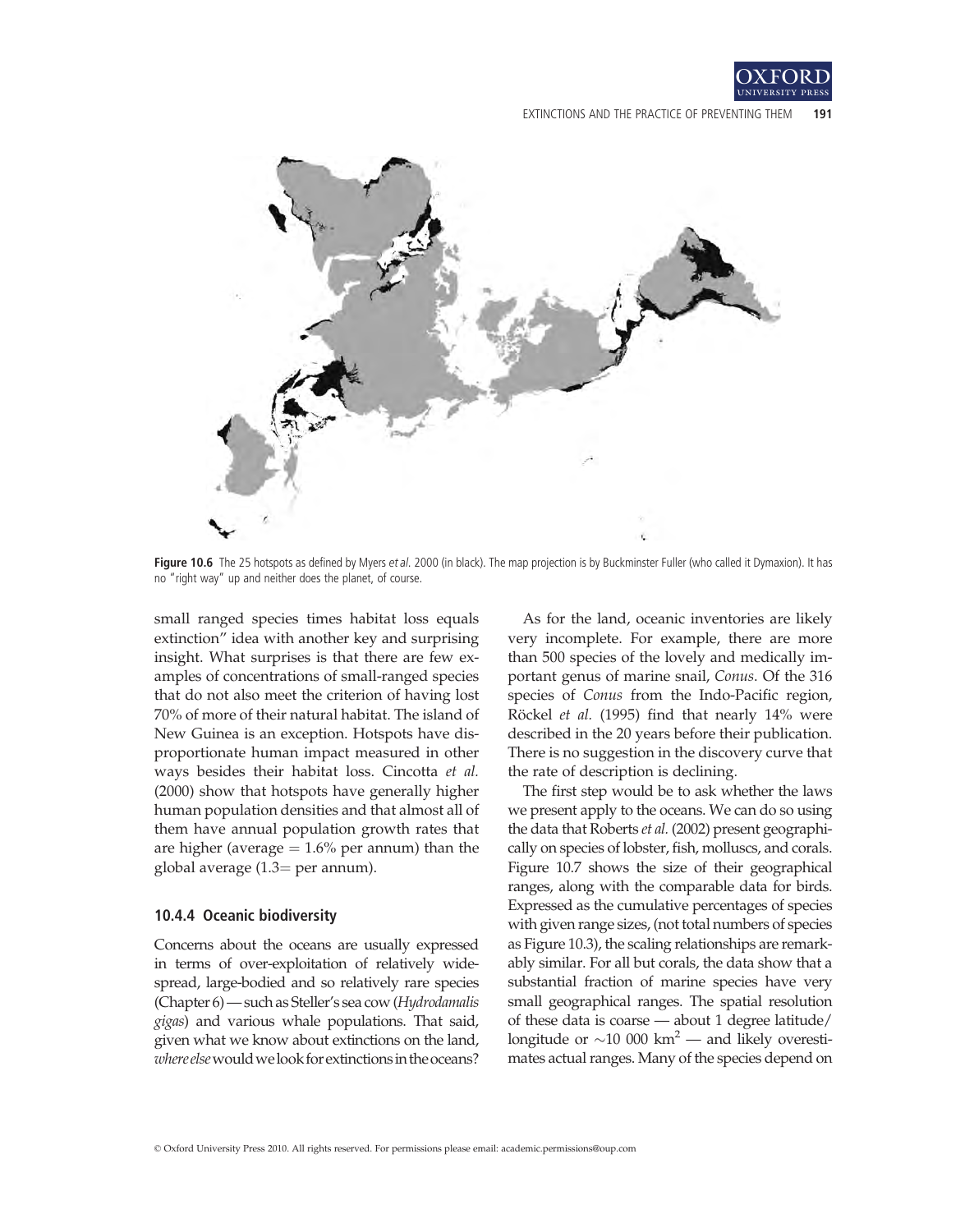

Figure 10.7 The cumulative number of species of marine organisms (lobsters, fishes, molluscs, and corals) with birds for comparison (data from Roberts et al. 2002). Unlike Figure 10.3, these are scaled to 100% of the total number of species.

coral reefs, for example, that cover only a small fraction of the area within the 1-degree latitude/ longitude cell where a species might occur.

The interesting generality here is that there are large fractions of marine species with very small geographical ranges — just as there are on land. The exception are the corals, most of which appear to occupy huge geographical ranges. Even here, this may be more a reflection of the state of coral taxonomy than of nature itself.

Roberts et al. (2002) also show that the other laws apply. Species-rich places are geographically concentrated in the oceans (Figure 10.8). They further show that as with the land, a small number of areas have high concentrations of species with small ranges and they are often not those places with the greatest number of species. Certainly, the islands between Asia and Australia have both many species and many species with small ranges. But concentrations of small range species also occur in the islands south of Japan, the Hawaiian Islands, and the Gulf of California — areas not particularly rich in total species. Finally, Bryant et al. (1998) do for reefs what Myers did for the land — and show that areas with concentrations of small-ranged species are often particularly heavily impacted by human actions.

Were we to look for marine extinctions, it would be where concentrations of small-ranged species

collide with unusually high human impacts. Given that the catalogue of Conus species is incomplete, that many have small geographical ranges, and those occur in areas where reefs are being damaged, it seems highly unlikely to us that as few as four Conus species  $\left\langle \langle 1\% \rangle \right\rangle$  are threatened with extinction as IUCN suggest (www.iucnredlist.org).

### **10.5 Future extinctions**

## 10.5.1 Species threatened by habitat destruction

The predominant cause of bird species endangerment is habitat destruction (BirdLife International 2000). It is likely to be so for other taxa too. While large tracts of little changed habitat remain worldwide, most of the planet's natural ecosystems have been replaced or fragmented (Pimm 2001). Some species have benefited from those changes, but large numbers have not. The most important changes are to forests, particularly tropical forests for these ecosystems house most of the world's bird species (and likely other taxa as well). We now show that the numbers of extinctions predicted by a simple quantitative model match what we expect from the amount of forest lost. We then extend these ideas to more recently deforested areas to predict the numbers of species likely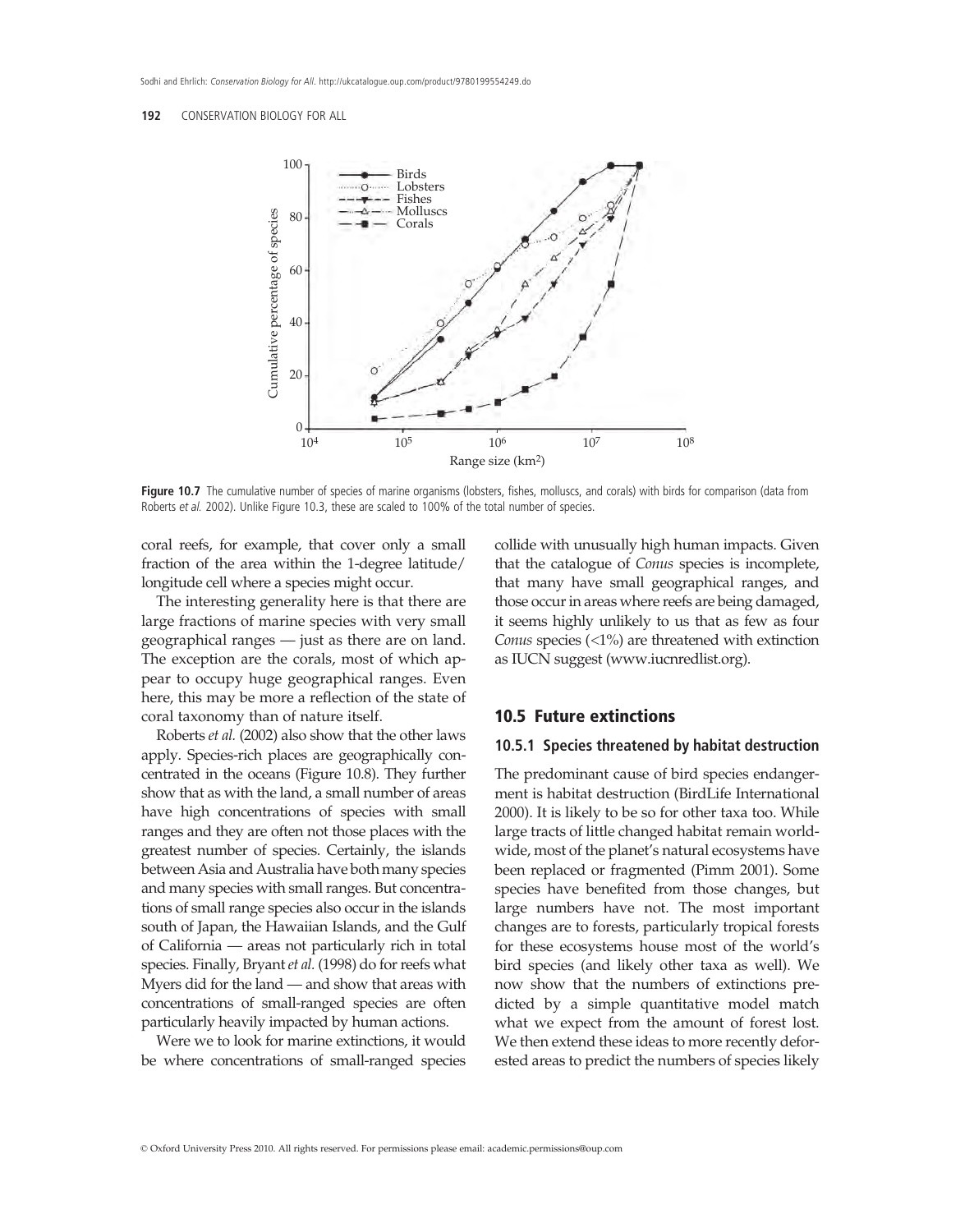EXTINCTIONS AND THE PRACTICE OF PREVENTING THEM 193

**INIVERSITY PRES** 



Figure 10.8 Species richness of coral reef organisms (data from Roberts et al. 2002).

to become extinct eventually. The observed numbers of threatened species match those predictions, suggesting that we understand the mechanisms generating the predicted increase in extinction rate.

Rarity — either through small range size or local scarcity — does not itself cause extinction. Rather, it is how human impacts collide with such susceptibilities. As Myers reminds us, extinctions will concentrate where human actions impact concentrations of small ranged species. Without such concentrations, human impacts will have relatively little effect. The eastern USA provides a case history.

#### 10.5.2 Eastern North America: high impact, few endemics, few extinctions

Europeans settled Eastern North America in the early 1600s and moved inland from the mid-1700s, settling the prairie states in the late 1800s. Along the way, they cleared most of the deciduous forest at one time or another. Despite this massive deforestation, only four species of land birds became extinct — the Carolina parakeet (Conuropsis carolinensis), passenger pigeon (Ectopistes migratorius), ivory-billed woodpecker (Campephilus principalis), and Bachman's warbler (Vermivora bachmanii) — out of a total of about 160 forest species.

Pimm and Askins (1995) considered why so few species were lost, despite such extensive damage. They considered a predictive model of how many species should be lost as a function of the fraction of habitat lost. This model follows from the familiar species-area law that describes the number of species found on islands in relation to island area. There is an obvious extension to that law that posits that as area is reduced (from  $A_0$  to  $A_n$ ) then the original number of species  $S_0$ will shrink to  $S_n$  in a characteristic way.

LAW 7. The fraction of species  $(S_n/S_o)$  remaining when human actions reduce the area of original habitat  $A_o$  to  $A_n$  is  $(A_n/A_o)^{0.25}$ .

We call this a law because we now show it to hold across a variety of circumstances.

First, Pimm and Askins noticed that while few forests were uncut, the deforestation was not simultaneous. European colonists cleared forests along the eastern seaboard, then moved across the Appalachians and then into the lake states. When settlers realized they could grow crops in the prairies, the eastern forests began to recover. At the low point, perhaps half of the forest remained. Applying the formula, the region should have retained 84% of its species and so lost 16%. Now 16% of 160 species is  $\sim$ 26 species and that is clearly not the right answer.

Second, Pimm and Askins posed the obvious thought-experiment: how many species should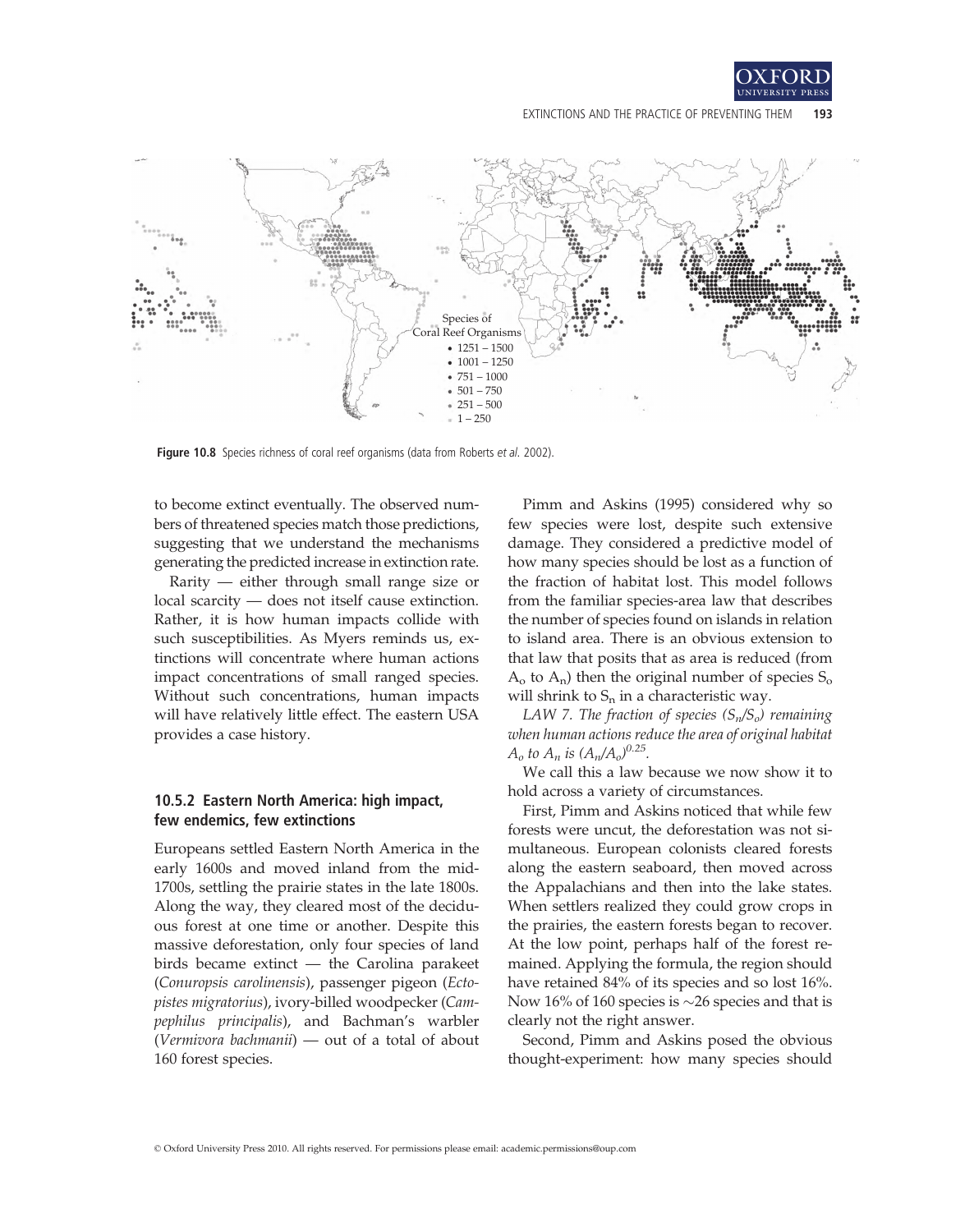have been lost if all the forest was cleared? The answer is not 160, because most of those species have ranges outside of eastern North America some across the forests of Canada, others in the western USA, some down into Mexico. They would survive elsewhere, even if all the forest were cut. Indeed only 30 species have sufficiently small ranges to be endemic to the region and so at risk if all the forest were lost. Applying the formulae to these one predicts that there would be 4.8 species at risk — surprisingly close to the right answer, given that another eastern species, the red-cockaded woodpecker (Picoides borealis), is threatened with extinction!

Simply, that there were so few extinctions and so few species at risk — is largely a consequence of there being so few species with small ranges. So what happens when there are many species with small ranges?

#### 10.5.3 Tropical areas with high impact, many endemics, and many species at risk

Case histories comparing how many species are threatened with extinction with how many are predicted to become extinct using Law 7 include birds in the Atlantic coast forest of Brazil (Brooks and Balmford 1996), birds and mammals in insular southeast Asia (Brooks et al. 1997; Brooks et al. 1999a), plants, invertebrates, and vertebrates of Singapore (Brook et al. 2003), and birds, mammals, amphibians, reptiles, and plants across the 25 biodiversity "hotspots" that we now introduce.

These studies, by choice, look at areas where there are many species with small geographical ranges, for the number of predicted extinctions depends linearly on the number of such species. But notice that Law 7 implies a highly non-linear relationship to the amount of habitat destruction. Losing the first half of eastern North America's forests resulted in a predicted loss of 16% of its species. Losing the remaining half would have exterminated the remaining 84%! The studies the previous paragraph cites looked at areas with far more extensive habitat destruction than eastern North America.

Pimm and Raven (2000) applied this recipe to each of the 25 hotspots using the statistics on endemic bird species, original area, and the present area of remaining natural vegetation. This provides a best-case scenario of what habitat might remain. They predicted that  $\sim$ 1700 species of birds should be lost eventually. Species can obviously linger in small habitat fragments for decades before they expire — as evidenced by the rediscovery of species thought extinct for up to a century. They suggest that bird extinctions among doomed species have a half-life of  $\sim 50$ years (Brooks et al. 1999b; Ferraz et al. 2003). So perhaps three quarters of these species — 1250 will likely go extinct this century — a number very similar to the number Birdlife considers to be at risk.

These estimates of extinction rates  $(\sim 1000 \text{ E/}$ MSY) come from human actions to date. Two extrapolations are possible. The worst-case scenario for the hotspots assumes that the only habitats that will remain intact will be the areas currently protected. This increases the prediction of number of extinctions to 2200 (Pimm and Raven 2000). The second adds in species from areas not already extensively deforested. If present trends continue, large remaining areas of tropical forest that house many species (such as the Amazon, the Congo, and Fly basin of New Guinea) will have extinction rates that exceed those in the hotspots by midcentury. For example, the Amazon basin is often ignored as a concentration of vulnerable species because its  $\sim$ 300 endemic bird species are found  $across \sim 5$  million  $km^2$ . At current rates of deforestation, most of the Amazon will be gone by mid-century. There are plans for infrastructure development that would accelerate that rate of forest clearing (Laurance et al. 2001). If this were to happen, then many of the Amazon's species will become threatened or go extinct.

#### 10.5.4 Unexpected causes of extinction

There are various unexpected causes of extinction and they will add to the totals suggested from habitat destruction. The accidental introduction of the brown tree snake (Boiga irregularis) to Guam eliminated the island's birds in a couple of decades (Savidge 1987; Wiles et al. 2003). In the oceans, increases in long-line fisheries (Tuck et al.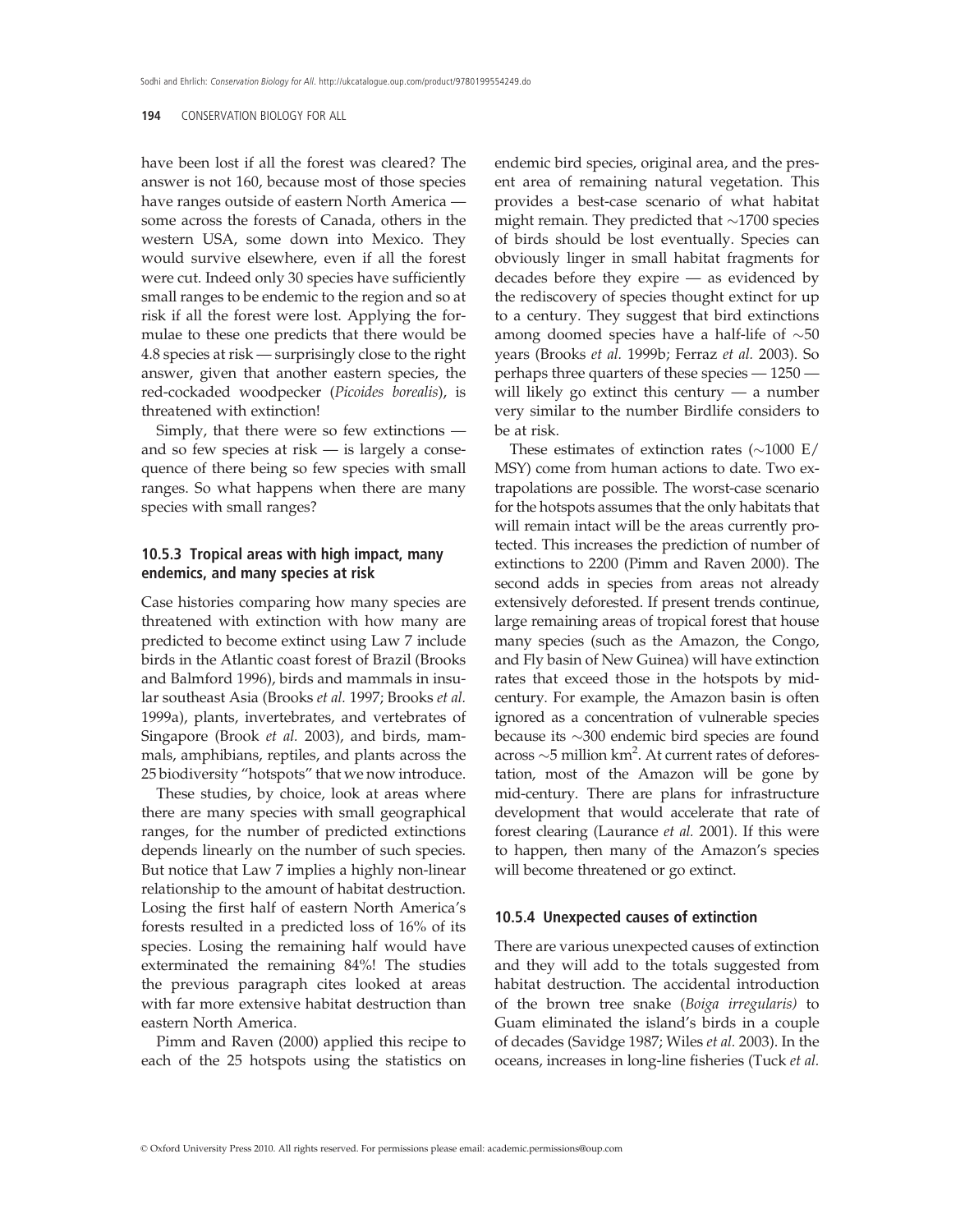

2003) are a relatively new and very serious threat to three-quarters of the 21 albatross species (Birdlife International 2006).

#### 10.5.5 Global change and extinction

Finally, one of the most significant factors in the extinction of species will undoubtedly be climate change (see Chapter 8), a factor not included in any of the estimates presented above. Thomas et al. (2004) estimate that climate change threatens 15–37% of species within the next 50 years depending on which climate scenario unfolds. Even more species are at risk if one looks to climate changes beyond 50 years. More detailed, regional modeling exercises in Australia (Williams et al. 2003) and South Africa (Erasmus et al. 2002) have led to predictions of the extinction of many species with narrowly-restricted ranges during this or longer intervals.

The critical question is whether these extinctions, which are predominantly of small-ranged species, are the same as those predicted from habitat destruction or whether they are additional (Pimm 2008). In many cases, they are certainly the latter.

For example, the Atlantic coast humid forests of Brazil have the greatest numbers of bird species at risk of extinction within the Americas (Manne et al. 1999). The current threat comes from the extensive clearing of lowland forest. Upland forests have suffered less. Rio de Janeiro State has retained relatively more of its forests — 23% survives compared to <10% for the region as a whole. Less than 10% of the forest below 200 m remains though, whereas some 84% of the forest remains above 1300 m. It is precisely the species in these upper elevations that are at risk from global warming, for they have no higher elevations into which to move when the climate warms. These upland, restricted-range species will suffer the greatest risk from global warming, not the lowland species that are already at risk. Thus, the effects of direct habitat destruction and global warming are likely to be additive.

How large an additional threat is global warming? For New World passerine birds, a quarter live 1000 m above sea-level. Detailed modeling can certainly provide predictions of which species are at most risk (Sekercioglu et al. 2008), but the basic concerns are clear. If that fraction of species in mountains is typical of other taxa and other places, then a quarter of those species are at risk — a very substantial addition to species already threatened with extinction (Pimm 2008).

# 10.6 How does all this help prevent

extinctions? Thus far, we have guided the reader to areas of roughly one million  $km^2$  — many orders of magnitude larger than the tens or at best hundreds of km<sup>2</sup> at which practical conservation actions unfold. Brooks (Chapter 11) considers formal tools for setting more local conservation priorities. We have rarely used such approaches in our work, though we understand the need for them.

This chapter establishes a recipe for conservation action that transcends scales. One can quite literally zoom in on Figure 10.5 to find out exactly where the greatest concentrations of threatened species are and, moreover, plot their ranges on maps of remaining forest. Our experiences are shaped by two places where our operational arm, www.savingspecies.org, has worked to date: the Atlantic Coastal Forest of Brazil and the island of Madagascar.

We have told this story in detail elsewhere (Harris et al. 2005; Jenkins 2003; Pimm and Jenkins 2005; Jenkins and Pimm 2006). For the Americas, we start with the species map of Figure 10.5 (but much enlarged). This shows the very highest concentration of threatened species to be in the State of Rio de Janeiro — an area of  $\sim$ 40 000 km<sup>2</sup>. At that point, what compels us most strongly is satellite imagery that shows what forest remains — not ever more detail about where species are found. There is not much forest — and very little indeed of the lowland forest remains. And that forest is in fragments.

Whatever conservation we do here is driven by these facts. We do not worry about the issues of capturing as many species in a given area (Pimm and Lawton 1998), and then write philosophical papers about weighting species because of their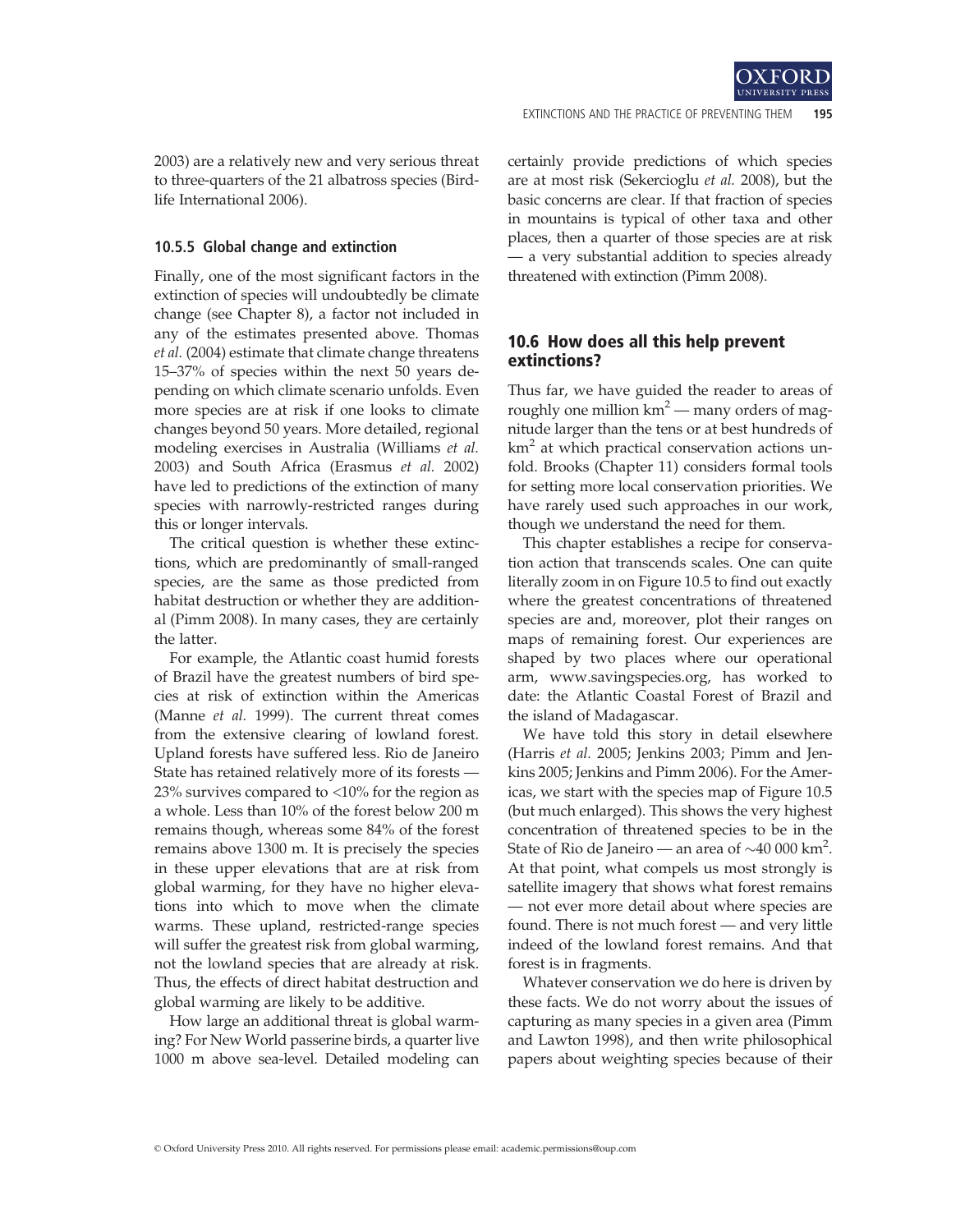various "values" — taxonomic distinctiveness, for example. We do not fret about whether our priorities for birds match those for orchids for which we have only crude range information (Pimm 1996) or nematodes about which we know even less. What few remaining fragments remain will be the priorities for every taxon.

The practical solution is obvious too. The land between isolated forests needs to be brought into protection and reforested. That is exactly what we have helped our Brazilian colleagues achieve (www.micoleao.org.br). Connecting isolated forest fragments by reforesting them in areas rich in small-ranged species is an effective and cheap way of preventing extinctions. We commend this solution to others.

• Extinctions are irreversible, unlike many other environmental threats that we can reverse. environmental threats that we can reverse.

· Current and recent rates of extinction are 100 times faster than the background rate, while future rates may be 1000 times faster.

· Species most likely to face extinction are rare; rare either because they have very small geographic ranges or have a low population density with a larger range.

· Small-ranged terrestrial vertebrate species tend to be concentrated in a few areas that often do not hold the greatest number of species. Similar patterns apply to plants and many marine groups.

· Extinctions occur most often when human impacts collide with the places having many rare species.

· While habitat loss is the leading cause of extinctions, global warming is expected to cause extinctions that are additive to those caused by habitat loss.

# Suggested reading

- Brooks, T. M., Pimm, S. L., and Oyugi. J. O. (1999). Time Lag between deforestation and bird extinction in tropical forest fragments. Conservation Biology, 13, 1140–1150.
- Ferraz, G., Russell, G. J., Stouffer, P C., Bierregaard, R. O., Pimm, S. L., and Lovejoy, T. E. (2003). Rates of species loss from Amazonian forest fragments. Proceedings of the National Academy of Sciences of the United States of America, 100, 14069–14073.
- Manne, L. L, Brooks, T. M., and Pimm S. L. (1999). Relative risk of extinction of passerine birds on continents and islands. Nature, 399, 258–261.
- Myers, N., Mittermeier, R. A., Mittermeier, C. G., Fonseca, G. A. B., and Kent, J. (2000). Biodiversity hotspots for conservation priorities. Nature, 403, 853–858.
- Pimm S. L. (2001). The World According to Pimm: A Scientist Audits the Earth. McGraw–Hill, New York, NY.
- Pimm, S. L. and Askins, R. (1995). Forest losses predict bird extinctions in eastern North America. Proceedings of the National Academy of Sciences of the United States of America, 92, 9343–9347.
- Pimm, S. L. and C. Jenkins. (2005). Sustaining the variety of Life. Scientific American, September, 66–73.

### **Relevant web sites**

- · BirdLife International, Data Zone: http://www.birdlife. org/datazone.
- · Threatened amphibians: http://www.globalamphibians.org.
- · The IUCN Red List: http://www.iucnredlist.org.
- Saving species: http://savingspecies.org.

#### **REFERENCES**

- BirdLife International (2000). Threatened Birds of the World. Lynx Edicions and BirdLife International, Cambridge, UK. Birdlife web site (2006). http://www.birdlife.org.
- Brook, B. W., Sodhi, N. S., and Ng, P. K. L. (2003). Catastrophic extinctions follow deforestation in Singapore. Nature, 424, 420–423.
- Brooks, T. and Balmford, A. (1996). Atlantic forest extinctions, Nature, 380, 115.
- Brooks, T. M., Pimm, S. L., and Collar, N. J. (1997). Deforestation predicts the number of threatened birds in insular southeast Asia. Conservation Biology, 11, 382–384.
- Brooks, T. M., Pimm, S. L., Kapos V., and Ravilious C. (1999a). Threat from deforestation to montane and lowland birds and mammals in insular Southeast Asia. Journal of Animal Ecology, 68, 1061-1078.
- Brooks, T. M., Pimm, S. L., and Oyugi. J. O. (1999b). Time lag between deforestation and bird extinction in tropical forest fragments. Conservation Biology, 13, 1140–1150.
- Brown, J. H. (1984). On the relationship between abundance and distribution of species. The American Naturalist, 124, 255–279.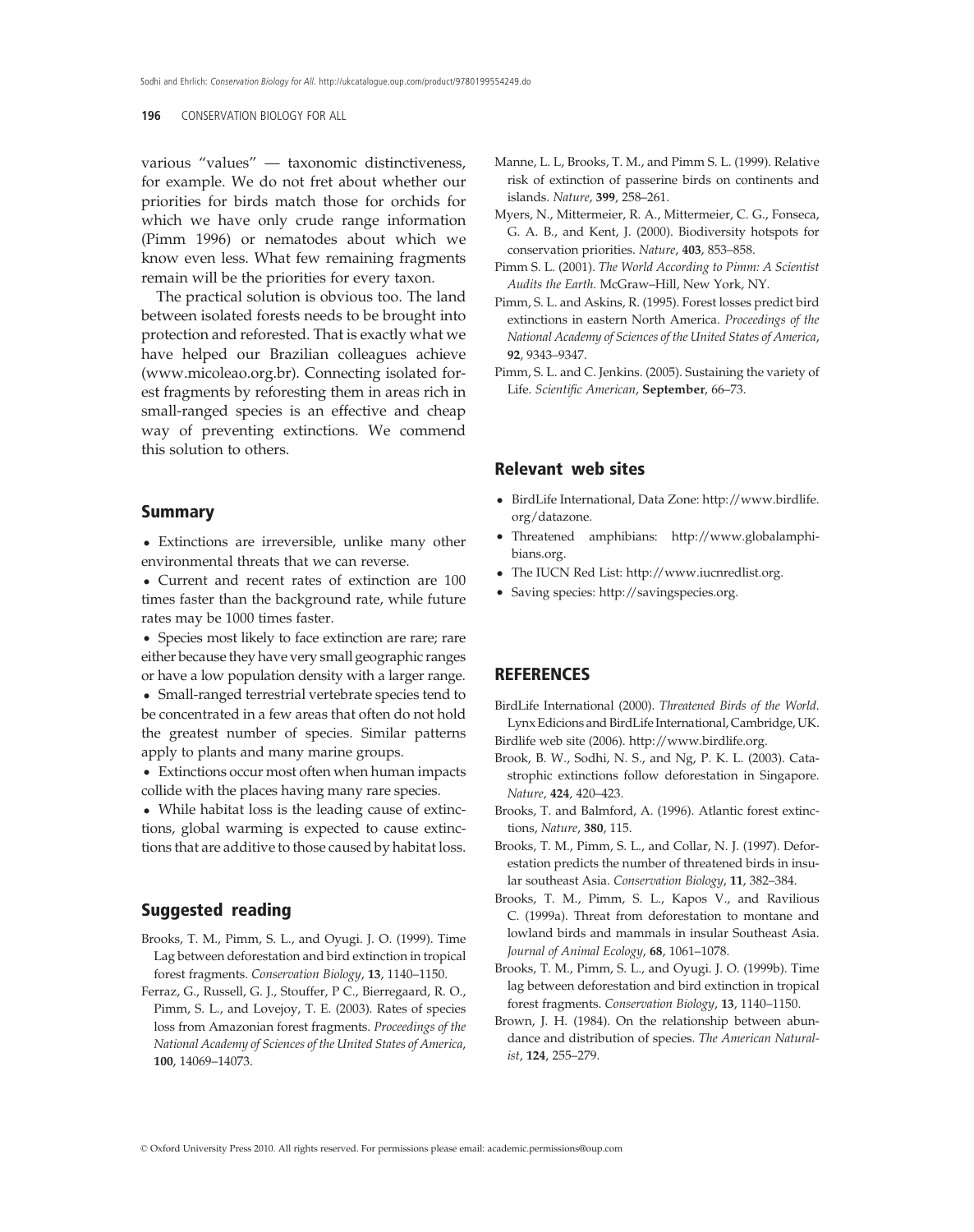

- Bryant, D., Burke, L., McManus, J., and Spalding, M. (1998). Reefs at risk: a map-based indicator of the threats to the world's coral reefs. Joint publication by World Resources Institute, International Center for Living Aquatic Resources Management, World Conservation Monitoring Centre, and United Nations Environment Programme, Washington, DC.
- Butchart S. H. M, Stattersfield A, and Collar, N. (2006). How many bird extinctions have we prevented? Oryx, 40, 266–278.
- Ceballos, G and Ehrlich, P. R. (2009). Discoveries of new mammal species and their implications for conservation and ecosystem services. Proceedings of the National Academy of Sciences of the United States of America, 106, 3841–3846.
- Cincotta, R. P., Wisnewski, J., and Engelman, R. (2000). Human population in the biodiversity hotspots. Nature 404, 990–992.
- Colwell, R. K., Rahbek, C., and Gotelli, N. J. (2004). The middomain effect and species richness patterns: what have we learned so far? The American Naturalist, 163, E1–E23.
- Curnutt, J. and Pimm S. L. (2001). How many bird species in Hawai'i and the Central Pacific before first contact? In J. M. Scott, S. Conant and C. van Riper III, eds Evolution, ecology, conservation, and management of Hawaiian birds: a vanishing avifauna, pp. 15–30. Studies in Avian Biology 22, Allen Press Inc., Lawrence, KS.
- Curnutt, J., Lockwood, J., Luh, H.-K., Nott, P., and Russell, G. (1994). Hotspots and species diversity. Nature 367, 326.
- Dirzo R. and Raven P. (2003). Global state of biodiversity loss. Annual Reviews in Environment and Resources, 28, 137–167.
- Erasmus, B. F. N., van Jaarsveld, A. S., Chown, S. L., Kshatriya, M., and Wessels, K. (2002). Vulnerability of South African animal taxa to climate change. Global Change Biology, 8, 679–693.
- Ferraz, G., Russell, G. J., Stouffer, P. C., Bierregaard, R. O., Pimm, S. L., and Lovejoy, T. E. (2003). Rates of species loss from Amazonian forest fragments. Proceedings of the National Academy of Sciences of the United States of America, 100, 14069–14073.
- Gray, R.D., Drummond, A. J., and Greenhill, S. J. (2009). Language phylogenies reveal expansion pulses and pauses in Pacific Settlment. Science, 323, 479–483.
- Hanks, J. (2003). Transfrontier Conservation Areas (TFCAs) in Southern Africa: their role in conserving biodiversity, socioeconomic development and promoting a culture of peace. Journal of Sustainable Forestry, 17, 121–142.
- Harris, G. M., Jenkins, C. N., and Pimm, S. L. (2005). Refining biodiversity conservation priorities. Conservation Biology, 19, 1957–1968.
- Jenkins, C. N. (2003). Importância dos remanescentes de Mata Atlântica e dos corredores ecológicos para a preservação e recuperação da avifauna do estado do Rio de

Janeiro. Chapter in Índice de Qualidade dos Municípios – Verde II. Fundação CIDE, 2003, Rio de Janeiro, Brazil.

- Jenkins, C. N. and Pimm S.L. (2006). Definindo Prioridades de Conservação em um Hotspot de Biodiversidade Global (Defining conservation priorities in a global biodiversity hotspot). Chapter in Biologia da Conservação: Essências. RiMa Editora, São Carlos, SP. Rocha, C.F.D.; H.G. Bergallo; M. Van Sluys & M.A.S. Alves. (Orgs.).
- Laurance, W. F., Cochrane, M. A., Bergen, S., Fearnside, P. M., Delamonica, P., Barber, C., D'Angelo, S., and Fernandes, T. (2001). The future of the Brazilian Amazon. Science, 291, 438–439.
- Leopold, A. (1993). Round River. Oxford University Press, Oxford, UK.
- Manne, L. L. and Pimm, S. L. (2001). Beyond eight forms of rarity: which species are threatened and which will be next? Animal Conservation, 4, 221–230.
- Manne, L. L, Brooks, T. M., and Pimm S. L. (1999). Relative risk of extinction of passerine birds on continents and islands. Nature, 399, 258–261.
- Myers, N. (1988). Threatened biotas: 'hotspots' in tropical forests. The Environmentalist, 8, 1–20.
- Myers, N. (1990). The biodiversity challenge: expanded hotspots analysis. The Environmentalist, 10, 243.
- Myers, N., Mittermeier, R. A., Mittermeier, C. G., Fonseca, G. A. B., and Kent, J. (2000). Biodiversity hotspots for conservation priorities. Nature, 403, 853–858.
- National Research Council (1995). Science and the Endangered Species Act. National Academy Press, Washington, DC.
- Norse, E. A. and McManus, R. E. (1980). Ecology and living resources: biological diversity. In Environmental quality 1980: the eleventh annual report of the Council on Environmental Quality, pp. 31–80. Council on Environmental Quality, Washington, DC.
- Parker, T. A., III., Stotz, D. F., and Fitzpatrick, J. W. (1996). Ecological and distributional databases for neotropical birds. In D. F. Stotz, T. A. Parker, J. W. Fitzpatrick and D. Moskovits, eds Neotropical birds: ecology and conservation, pp.113-436. University of Chicago Press, Chicago, IL.
- Pimm, S. L. (1996). Lessons from a kill. Biodiversity and Conservation, 5, 1059–1067.
- Pimm, S. L. (2000). Biodiversity is us. Oikos, 90, 3–6.
- Pimm S. L. (2001). The World According to Pimm: A Scientist Audits the Earth. McGraw–Hill, New York, NY.
- Pimm, S. L. (2008). Biodiversity: climate change or habitat loss — which will kill more species? Current Biology, 18, 117–119.
- Pimm, S. L. and Askins, R. (1995). Forest losses predict bird extinctions in eastern North America. Proceedings of the National Academy of Sciences of the United States of America, 92, 9343–9347.